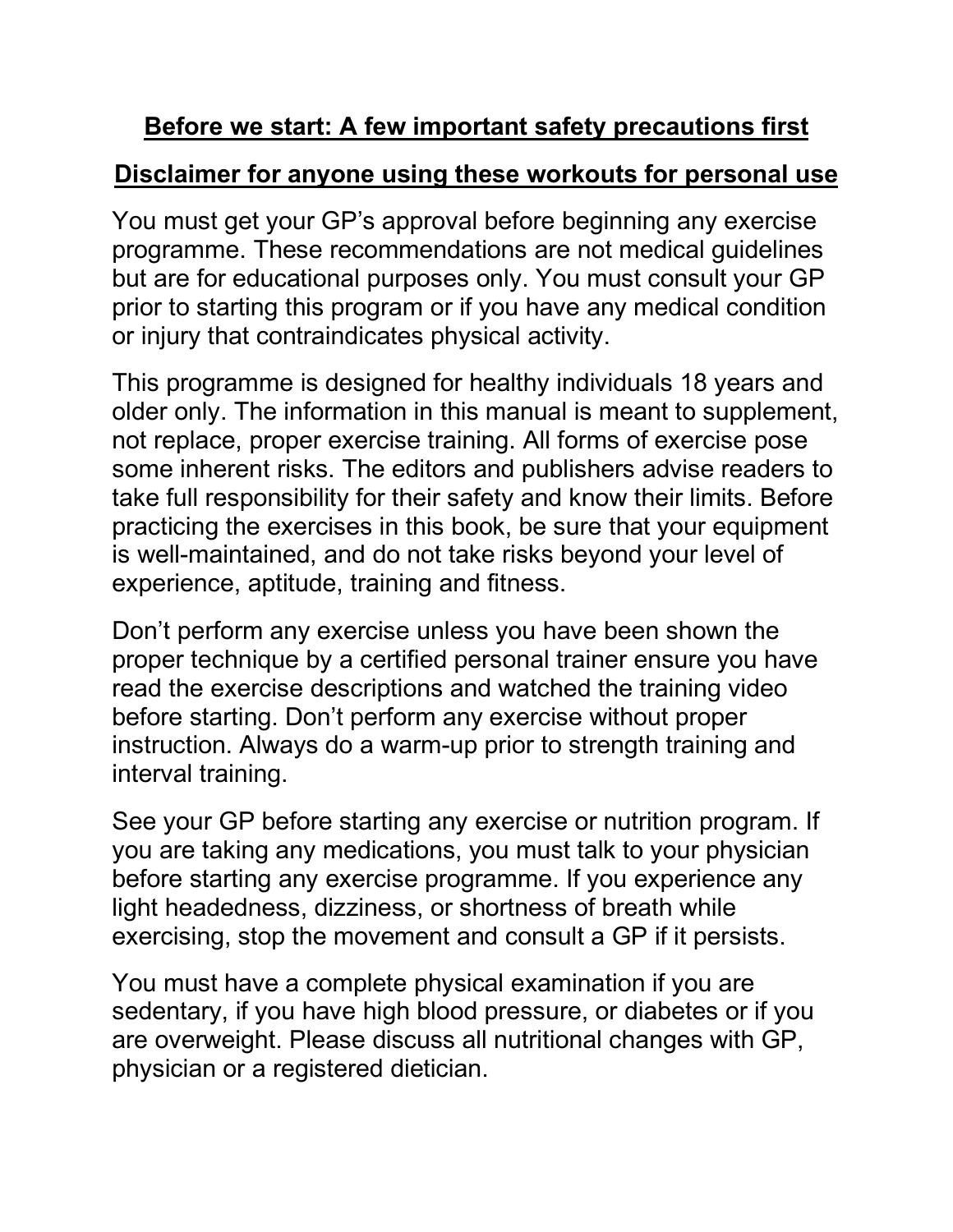## 10 TIPS FOR YOU TO TRAIN SAFE!

It is very important for all of us to train conservatively and not overdo things.

1) Don't do any exercise that you aren't sure how to do. Always get personal instruction/advice from a certified coach.

2) Don't do anything that hurts or "doesn't feel right". There are plenty of alternative exercises for every movement. Just ask the coach and email thecoach@kebofit.com

3) Whenever you start a new programme, use less volume and lower intensity than normal. You must expect extra soreness when starting a new programme just because of the new exercises, so don't try to set world records in a new program right away.

4) If you need extra recovery within the workout or between workouts, don't hesitate to take it. Your safety needs to come first.

5) Use proper exercise form and train conservatively in all workouts. Think safety.

6) Check your ego before you kick off and start with the easier alternative exercises if appropriate, even if you have exercised in the past. The new exercises, and new style of movements will cause muscle soreness even from workouts you think "look easy".

7) Do not do interval training more than 4 times per week. Even elite athletes don't play hard every day, so why should we?

8) Never skip a warm-up. Use the general bodyweight warm-ups recommended.

9) If you want to start the **KEBOfit Academy** but think you have an injury, get medical attention and have a professional therapist rehabilitate your injury before starting an exercise programme.